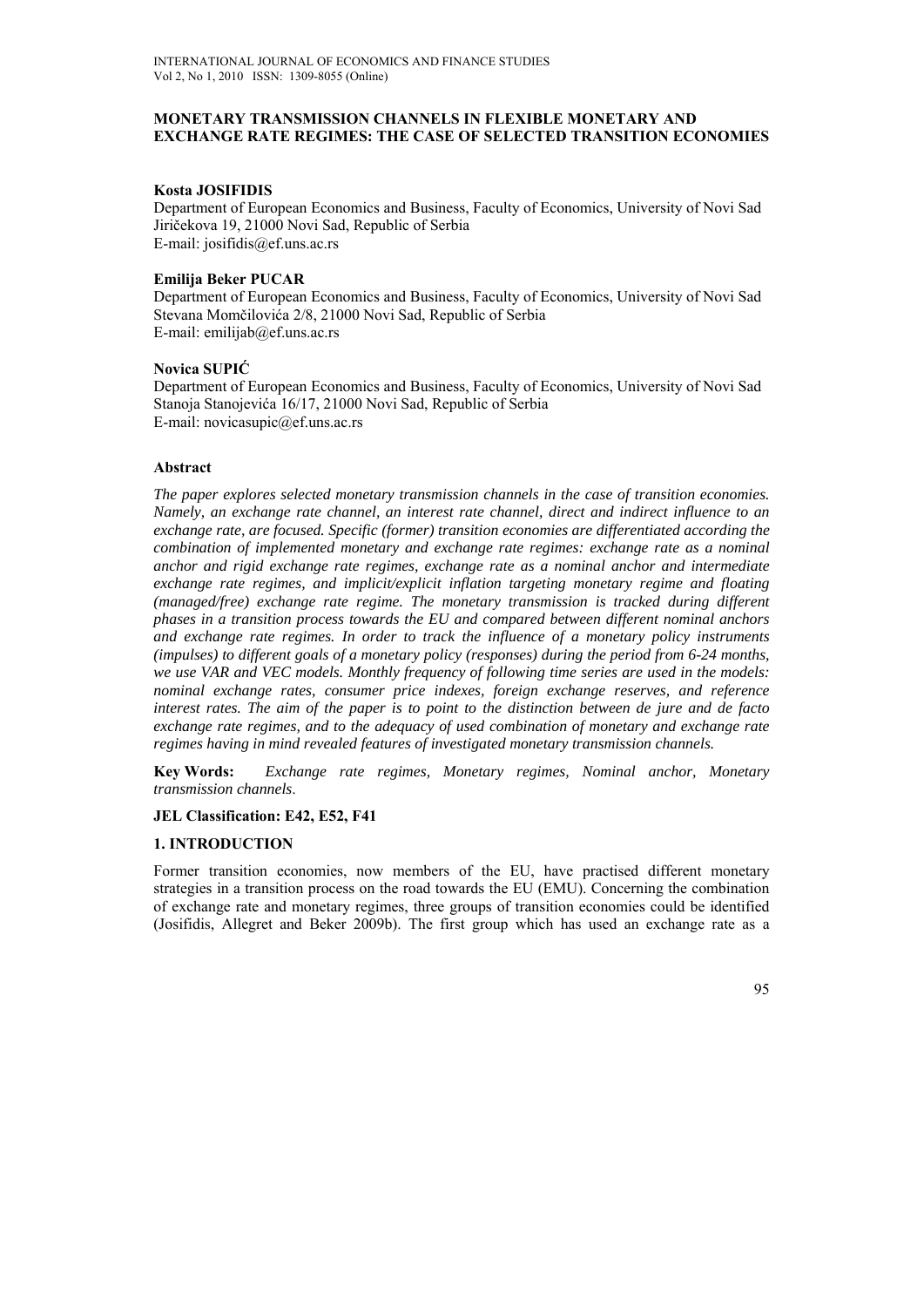nominal anchor in a rigid form since the beginning of the transition. This group is consisted from Estonia, Lithuania and Latvia. The second group at the beginning of a transition process used an exchange rate as a nominal anchor, but during different phases switched towards intermediate exchange rate regime and finally managed/free floating exchange rate regime. The raising exchange rate flexibility has been also followed with the compatible change of a monetary regime: from exchange rate as a nominal anchor towards the inflation targeting framework. The second group is consisted from Poland, Czech Republic, Slovakia, and Hungary. There is also the third group of a transition economies which couldn't be placed in previously mentioned groups because they didn't practised mentioned monetary paths. Bulgaria, Romania and Slovenia either practised non-transparent monetary strategy, or hybrid regime with more nominal anchors, or they changed nominal anchors but without clear path like the second group. Since Serbia, as a current transition economy, has also passed the monetary path like the second group of countries, the idea of the paper is to draw some conclusions for conducting Serbian monetary policy on the base of comparison with the experiences of Poland, Czech Republic, Slovakia and Hungary. Josifidis, Allegret and Beker Pucar (2009a) emphasized three identified subperiods of combining different monetary and exchange rate regimes in the mentioned economies. The first subperiod of conventional fixed parity with the exchange rate as nominal anchor policy; the second subperiod of intermediate exchange rate regime with transitional, non-transparent monetary strategy; and the third subperiod of managed/free floating with inflation targeting monetary regime. In this paper is focused the third subperiod of flexible monetary and exchange rate regimes.

# **2. CHANGES IN SELECTED MONETARY TRANSMISSION CHANNELS**

In order to draw some conclusions concerning the appropriateness of the combination of managed floating and inflation targeting regimes, selected monetary transmission have been chosen to be empirically investigated: exchange rate pass-through (impulse NER, response CPI), the level of financial euroization (impulse Euribor, response DOMCR), indirect influence to the exchange rates via reference interest rates (impulse NER, response IR), as well as direct influence to the exchange rate via foreign exchange reserves (impulse NER, response FER). The monetary transmission channels are investigated via variance decomposition results from the estimated VAR or VEC models<sup>1</sup>. The economy with dominant exchange rate channel (high exchange rate passthrough) and inferior interest rate channel (beside other indicators, it could be reflected through high financial euroization) has the necessity to strongly manage the exchange rate fluctuations. Otherwise, without limiting exchange rate fluctuations, significant exchange pass-through would prevent hitting the inflation target and create negative balance sheet effects. The economies with

<u>.</u>

<sup>&</sup>lt;sup>1</sup> NER – nominal exchange rate, CPI – consumer price index, IR – reference interest rate, FER – foreign exchange reserves, Euribor – euro-zone three-monthe repo rate, DOMCR – domestic credit activities. Before estimation of the VAR or VEC model the monthly time series (International Financial Statistics from International Monetary Fund, 2009) were logarithmed and deseasonalized, then ADF stationarity test was performed. If time series are non-stationary, Johansen's cointegration test was performed in order to test the existence of a long-run equilibrium relation. If cointegration is confirmed, VEC model is estimated, if not, VAR model. From estimated VAR/VEC models are derived variance decomposition results with different variable ordering depending from concrete monetary channel. In the case of Poland investigated period is 2000:04-2009:01, for Czech Republic 1997:12-2009:01, Slovakia 1998:10-2005:11, Hungary 2001:05-2009:01, and for Serbia 2006:09-2009:01.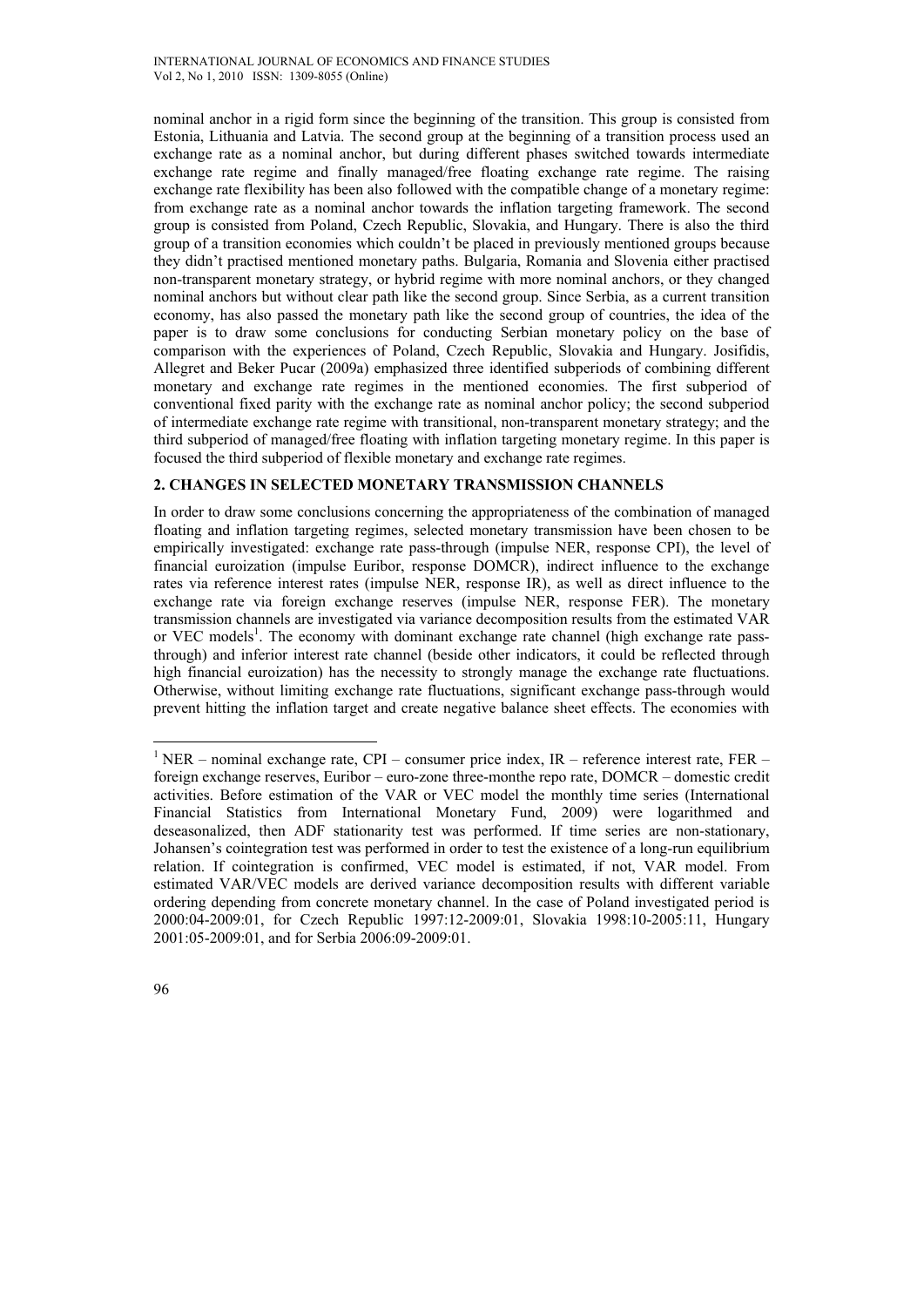unfavorable macroeconomic indicators<sup>2</sup>, here stated high exchange rate pass-through and financial euroization, usually practise hard or dirty managed floating subregime which is compatible with light inflation targeting subregime. From the other side, economies with more favorable macroeconomics circumstances could practise soft managed floating subregime in the combination with full-fledged, classic, strict inflation targeting subregime<sup>3</sup>.

# **2.1. Exchange rate pass-through**

Observing the results of exchange rate pass-through to consumer prices in the period of inflation targeting (see Figure 1), the highest pass-through is evident in the case of Serbia, then Hungary, Slovakia, Czech Republic and, at the end, Poland. This empirical finding is expected to be related with the (in)direct managing the exchange rate fluctuations. The economy with the high level passthrough (Serbia) is expected to have expressed indirect and direct influence to exchange rate fluctuations because it has to limit exchange rate depreciation in order to hit the inflation target. From the other side, the economy with the lowest exchange rate pass-through is expected to have relatively low direct and the lowest indirect influence to exchange rate fluctuations (Poland).

# **Figure-1 Exchange rate pass-through to consumer prices in inflation targeting monetary regime in the cases of Poland, Czech Republic, Slovakia, Hungary and Serbia**



Source: Josifidis, Allegret and Beker Pucar:2009a.

# **2.2. Financial euroization**

1

The necessity to limit exchange rate fluctuations is primarily connected to exchange rate passthrough indicator. If exchange rate transmission is relatively strong, depreciations have to be confined in order to attain the inflation target. Besides this crucial reason, exchange rate

 $2^2$  For more details concerning the difficulties with which are confronted emerging and transition economies in practising inflation targeting monetary regime, see in Jonas and Mishkin (2003) and Mishkin (2004).

 $3$  For more details concerning the inflation targeting subregimes see in: Calvo and Reinhart (2002), Carare and Stone (2005), Genberg (2002), Ball and Reyes (2004), Orlowski (2005), Svensson (2007), Roger, Restrepo and Garcia (2009), Habermeier et al. (2009). See in Bofinger and Wollmershäuser (2001) for identification of managed floating subregimes.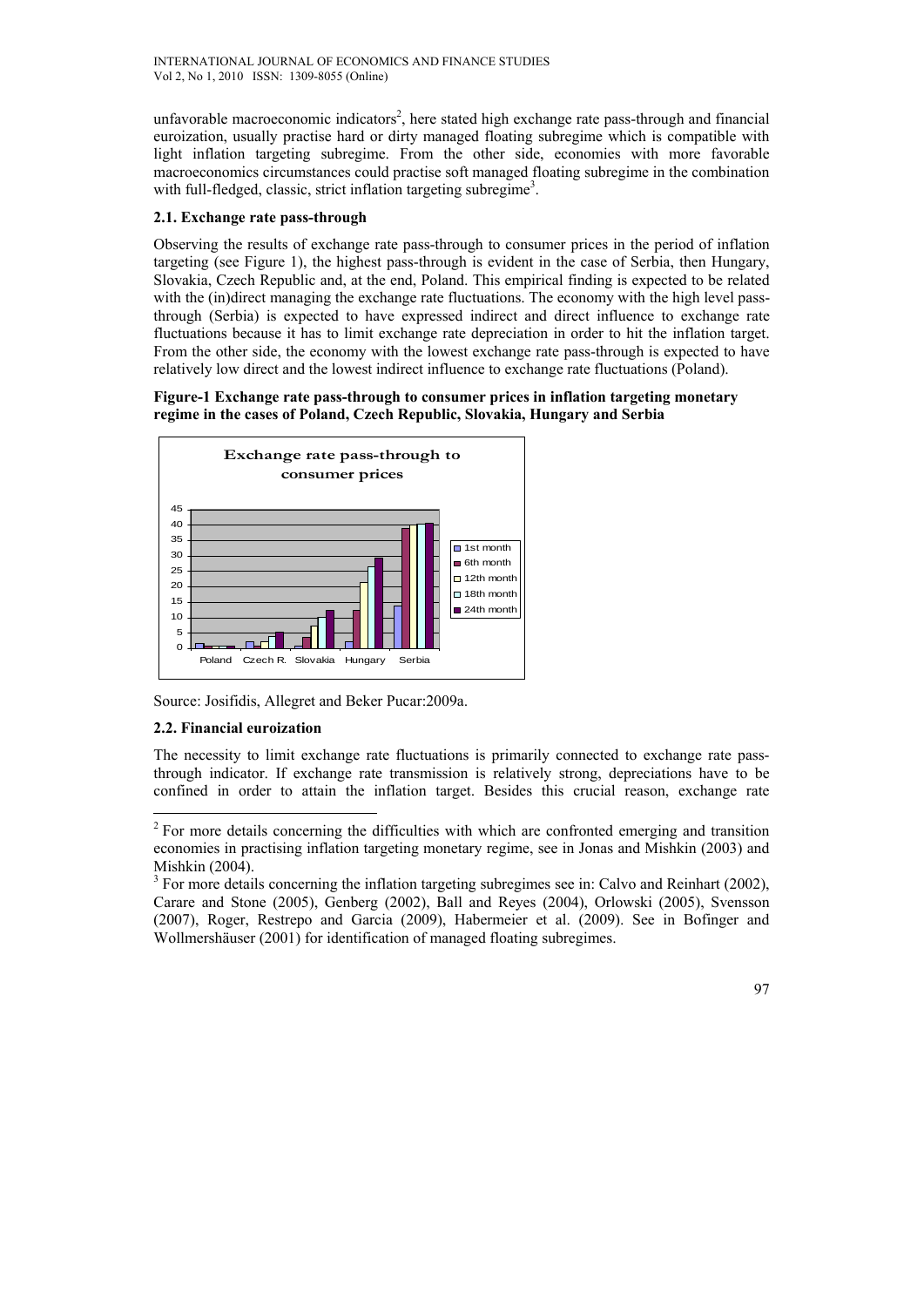INTERNATIONAL JOURNAL OF ECONOMICS AND FINANCE STUDIES Vol 2, No 1, 2010 ISSN: 1309-8055 (Online)

depreciations are limitied due to emphasized financial euroization. Therefore, there is considerable pressure to dampen exchange rate depreciations because of the negative balance sheet effects. Figure 2 shows the effect of Euribor changes (shock) to changes in domestic credit activities. Higher influence of euro-zone interest rate points to higher financial euroization. In the case of Serbia is evident the highest indicator of financial euroization, follows Czech Republic, Hungary, Poland and Slovakia.

**Figure-2 The influence of Euribor to domestic credit activities in the cases of Poland, Czech Republic, Slovakia, Hungary and Serbia in the period of inflation targeting** 



Source: The authors' calculations.

The highest level of financial euroization in the case of Serbia is also confirmed in Dvorsky, Scheiber and Stix (2008) who analyse the cash and saving deposits denominated in euro as *per capita* indicator in selected former (Poland, Czech Republic, Slovakia, Hungary, Romania, Bulgaria) and current (Serbia, Croatia, Bosnia and Hercegovina, Albania) transition economies. Serbia has the highest *per capita* level of financial euroization with above 650 euro cash *per capita* and 3400 euro *per capita* saving deposits. Poland, Czech Republic, Slovakia and Hungary as a former transition economies have significantly lower indicators of financial euroization, while countries in the region have higher levels of the indicator, although on a lower level compared to Serbia. Figure 3 presents the indicators of financial euroization according to the mentioned empirical findings of Dvorsky, Scheiber and Stix (2008).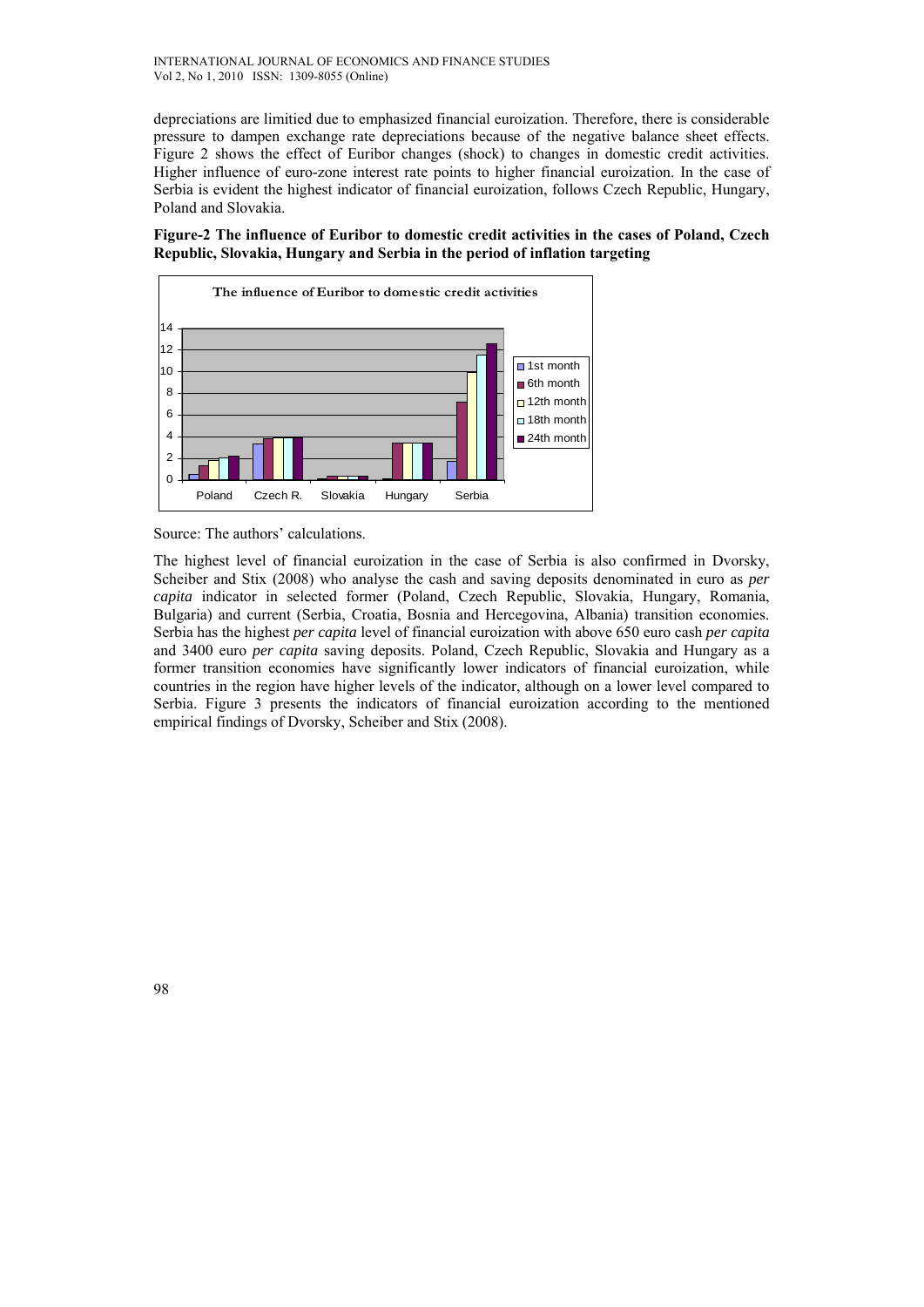

#### **Figure-3 The indicators of financial euroization**



Respondents Holding Euro Savings Deposits: Median Amounts

Source: Dvorsky, Scheiber and Stix: 2008: 52, 54.

#### **2.3 Indirect and direct influence to the exchange rates**

The Figure 4 shows the results of indirect influence to exchange rate fluctuations via reference interest rate in observed (former) transition economies. On the base of empirical results, it is evident that the highest level of indirect influence to exchange rate via interest rate in the period of inflation targeting regime is recorded in the case of Serbia. Namely, the percent of reference interest rate variations determinated with the variations of a nominal exchange rate is 30% after 6 months, 33% after 12 months, 35% after 18 months, and close to 40% after 24 months. The level of indirect influence is on significantly lower level in other observed economies. The highest percent of reference interest rate variations explained with the changes of a nominal exchange rate in Poland is 8% after two years, 8% in Slovak Republic after 12 months, and 13% in Czech Republic after two years.

99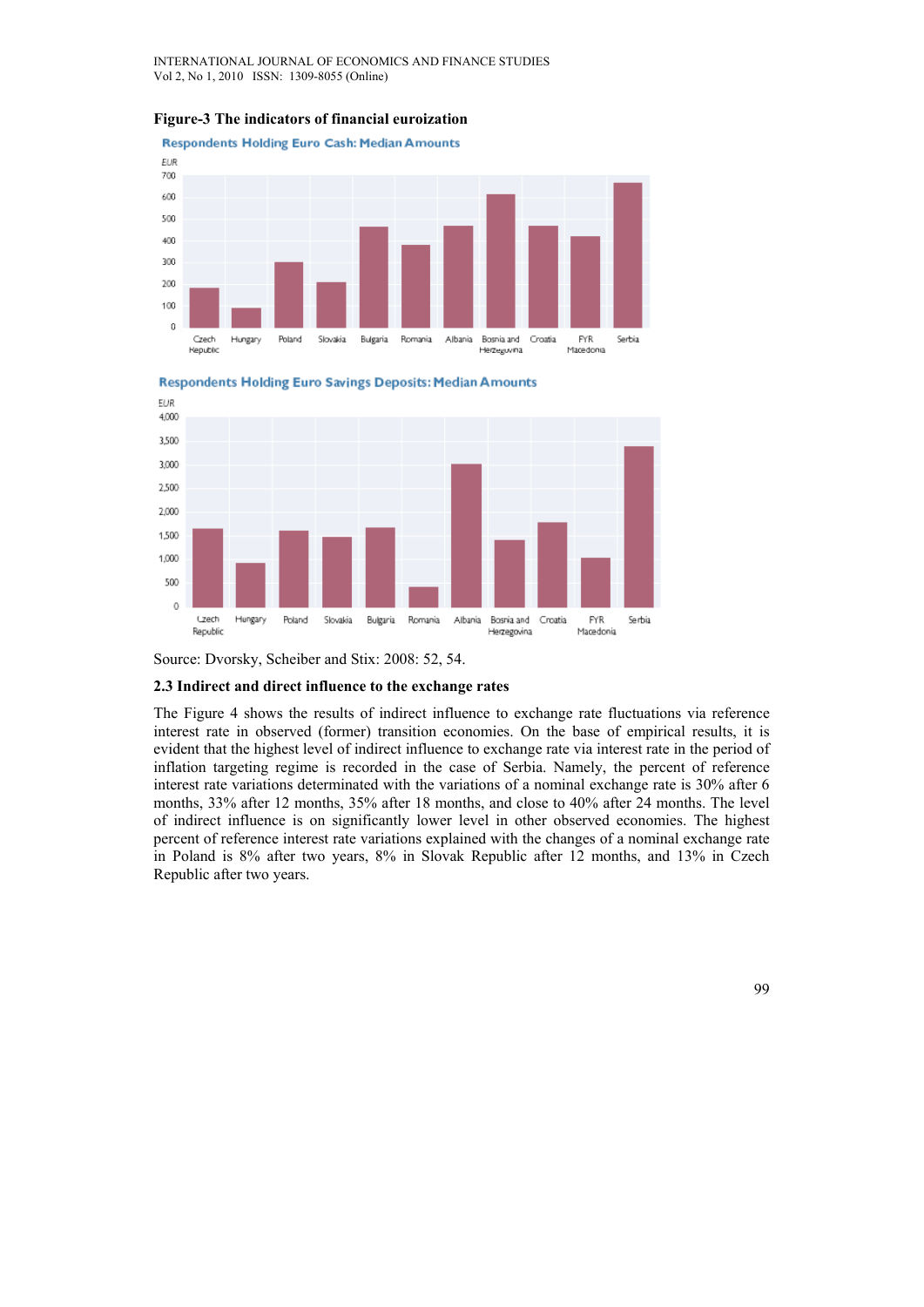**Figure-4 Indirect influence to exchange rate fluctuations via interest rate in the cases of Poland, Czech Republic, Slovakia, Hungary and Serbia in the period of the inflation targeting** 



Source: Josifidis, Allegret and Beker Pucar:2009a.

Figure 5 shows the percent of foreign exchange reserves variations explained with the changes of nominal exchange rate. By exploring direct influence to exchange rate fluctuations, the conclusion has been made that Republic of Serbia in the highest extent (compared to other cases) directly manages exchange rate fluctuations within inflation targeting regime. After six months, percent of foreign exchange reserves variations explained with the changes of a nominal exchange rate is 17% in the first month of the intervention, after 12 months 63%, 18 months 75%, and after two years 82%. Compared to other former transition economies which also changed a nominal anchor by accepting inflation targeting, the level of a direct influence is significantly higher. For example, in the case of Czech Republic (which is the second according to direct influencing the exchange rate movements, but significantly below Serbia), foreign exchange interventions affect exchange rate fluctuations with 37% 24 months after the intervention, Hungary with 20%, while direct influence in the case of Poland and Slovakia is inconsiderable.

**Figure-5 Direct influence to exchange rate fluctuations via foreign exchange interventions in the cases of Poland, Czech Republic, Slovakia, Hungary and Serbia in the period of the inflation targeting** 



Source: Josifidis, Allegret and Beker Pucar: 2009a.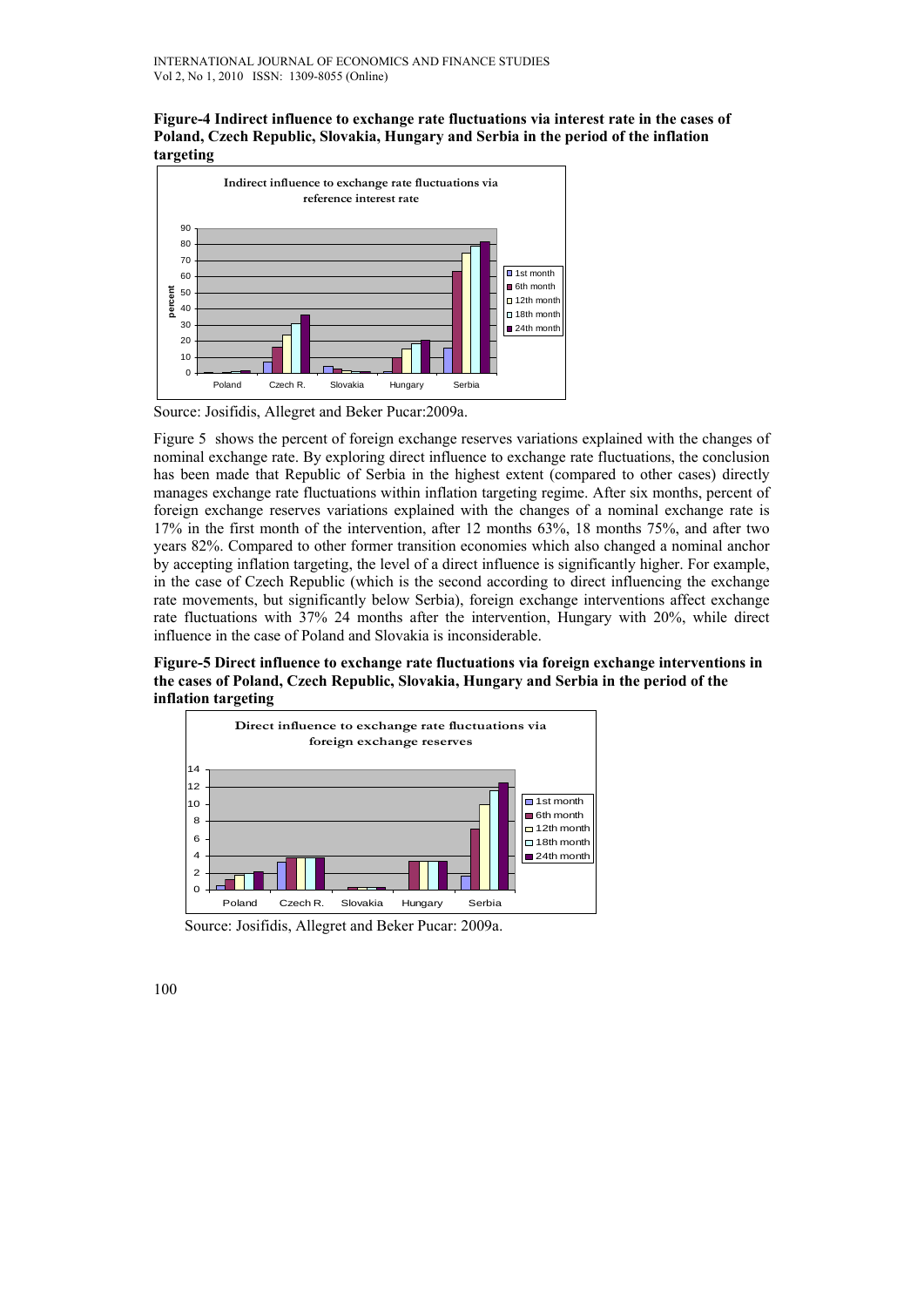## **3. CONCLUSION**

Succesful practising the combination of flexible exchange rate regime and inflation targeting framework assumes that exchanger rate shoudn't be the nominal anchor, hence, it is not favorable to have expressed exchange rate pass-through and financial euroization as a main factor for limiting fluctuations. If the economy has significant exchange rate pass-through and dominant exchange rate channel in a monetary transmission mechanism, exchange rate movements have to be prevented in order to attain the inflation target. Similarly, monetary authority of the economy with strong financial euroization and consequently weak interest rate channel has to limit the fluctuations in order to avoid negative balance sheet effects. Having in mind the investigated monetary channels, Polish case is most adequate for the combination of managed floating exchange rate regime and inflation targeting framework. In the case of Poland, exchange rate passthrough is relatively low, financial euroization relatively weak, and the results confirm weak (in)direct influence to the exchange rate. Since the fluctuations are relatively free, without heavy limiting the exchange rate fluctuations, it could be assumed that Poland *de facto* practise soft managed floating regime with full-fledged inflation targeting framework. The cases of Czech Republic, Slovakia and Hungary are not so obvious as Polish and Serbian cases. In the case of other observed (ex) transition economies, exchange rate pass-through is higher, assymetric, financial euroization stronger, thus the higher (in)direct influence to exchange rates. The other extreme is the Serbian case which presents the least suitable case for combining managed floating regime in inflation targeting framework. Exchange rate pass-through is the most emphasized in the case of Serbia, financial euroization most dominant, thus, the direct influence via foreign exchange interventions and indirect via reference interest rates is the strongest, as has been expected. In less favorable and vulnerable macroeconomic circumstances, Serbian monetary authorites could practise only hard, dirty or manipulative managed floating in the combination with light inflation targeting subregime. Further improvements concerning strengthening an interest rate channel (connected with weakening of financial euroization) and weakening an exchange rate channel, would decrease the necessity for hard managing the exchange rate fluctuations with the possibility to practise soft managed floating within light inflation targeting framework.

## **BIBLIOGRAPHY**

Ball, Christopher P., and Javier Reyes (2004) *Inflation Targeting or Fear of Floating in Disguise? A Broader Perspective?* 

http://comp.uark.edu/~reyes/Files/IT%20or%20FF%20in%20Disguise%20FINAL%20JMacro.pdf. [Accessed 1.12.2008]

Bofinger, Peter, and Timo Wollmershäuser (2001), "Managed Floating: Understanding the New International Monetary Order." *CEPR Discussion Paper No. 3064.* 

Calvo, A.G., and M.C. Reinhart (2002), "Fear of floating", *The Quarterly Journal of Economics*, Vol. 117, No. 2, pp. 379-408.

Carare, Alina, and Mark R. Stone (2005), "Inflation Targeting Regimes", *European Economic Review,* Vol. 50, No. 2006, pp. 1297-1315.

Dvorsky, Sandra, Thomas Scheiber and Helmut Stix (2008), "Euroization in Central, Eastern and Southeastern Europe – First Results from the New OeNB Euro Survey." *Focus on European Economic Integration 1/08.*